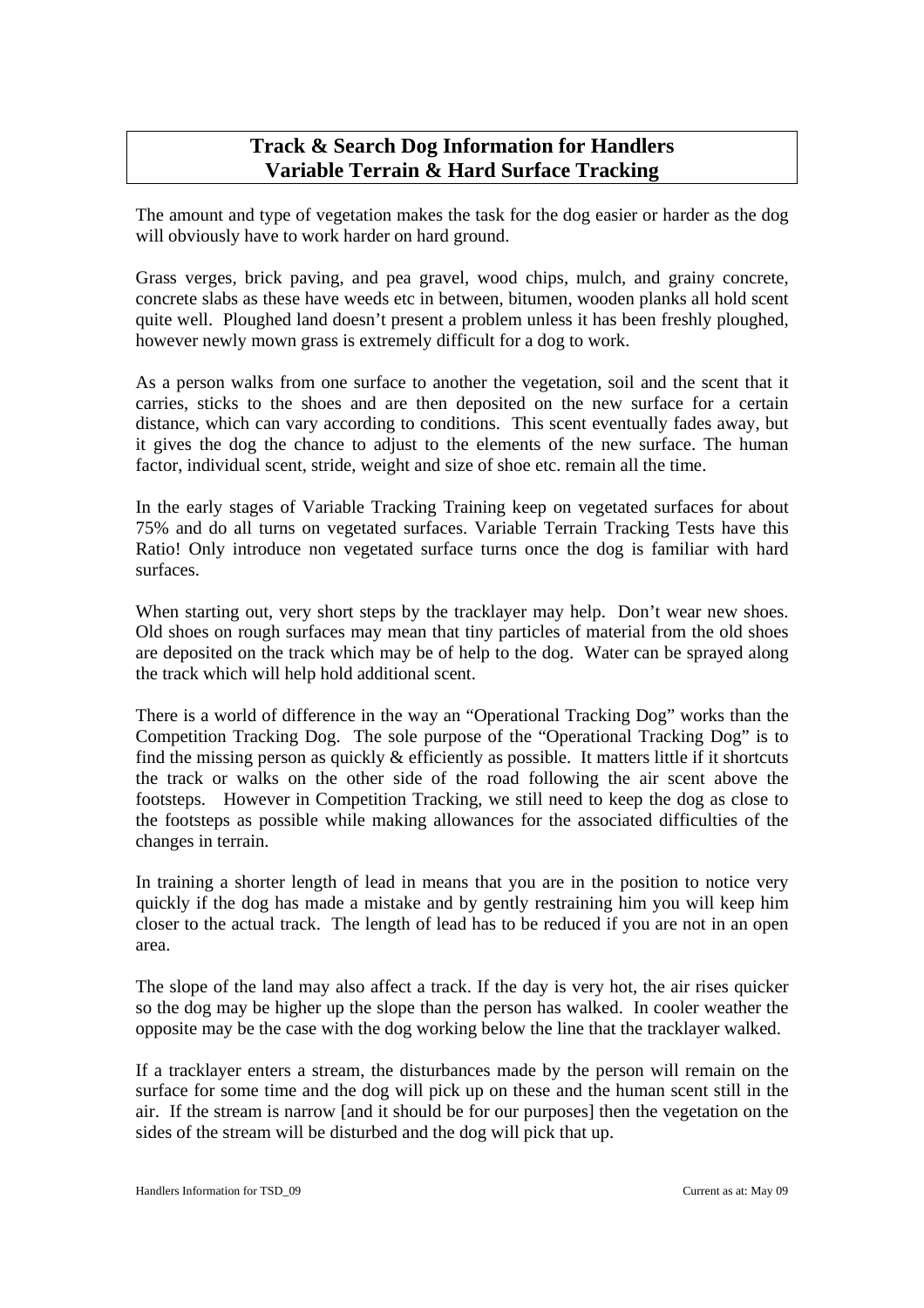#### **Track & Search Dog Information for Handlers Track Assume Assume 2**

If the tracklayer has jumped across a ditch, put the dog into the ditch and allow him to investigate.

If the dog wishes to cross a busy road, then you must tell him to wait until it is safe to cross over. This stopping of the dog should not discourage him, but if it does, encourage him to continue and he will learn to wait patiently for the all clear from you to start working again. It is good practice to stop your dog and rest him from time to time anyway.

The dog will need water more often when he is tracking on hard surfaces as he is working a lot harder. Always rest the dog when it is keen rather than tired, that way he will be even keener to restart once again. When stopping the dog, place him in a down position in a shady spot facing the direction he was working.

Remember the variety of surfaces the dog has to track on, the better the dog will be.

# **The Start:**

One of the more difficult challenges involves stopping the dog once it indicates it has found the track in order to unclip the tracking lead from the fixed collar and then clip it to the harness and then restart the dog.

The highly motivated dog won't wish to stop, therefore it is suggested handlers practice placing the harness on the dog prior to it searching for the start and be very fast in removing the lead from the fixed collar and clipping it to the harness. Speed is the essence when the dog is highly committed to the track and some dogs may be difficult to stand still waiting for the handler to change the lead from collar to harness.

The dog that is highly motivated should pick up the scent within the 30 metre start flags without any problem, but if you normally walk your dog along the 'start line' as some handlers do for the Track 6 Tracking Champion Title, try teaching this method.

To begin with have the dog in harness; clip the tracking lead to a fixed collar. Ensure the collar fits well and does not slip over dog's head as it is working to locate the track.

Be sure you know where the track goes to ensure you accurately read the indications from the dog. Once you see an indication from the dog that it has located the track, quickly praise the dog and then call it to you using the long lead to guide it back to you, continue to encourage and praise it. Quickly remove the lead from the fixed collar and clip it to the harness. Take the dog back to where it showed indication of track and command it to track.

Be ready to move very quickly with the dog, because this kind of start  $\&$  restart makes the dog really keen and they are likely to start tracking at a very fast pace. For the dog that does not wish to come back once it has located the track, try working it on a shorter length of lead and quickly praise and encourage it before bringing it back.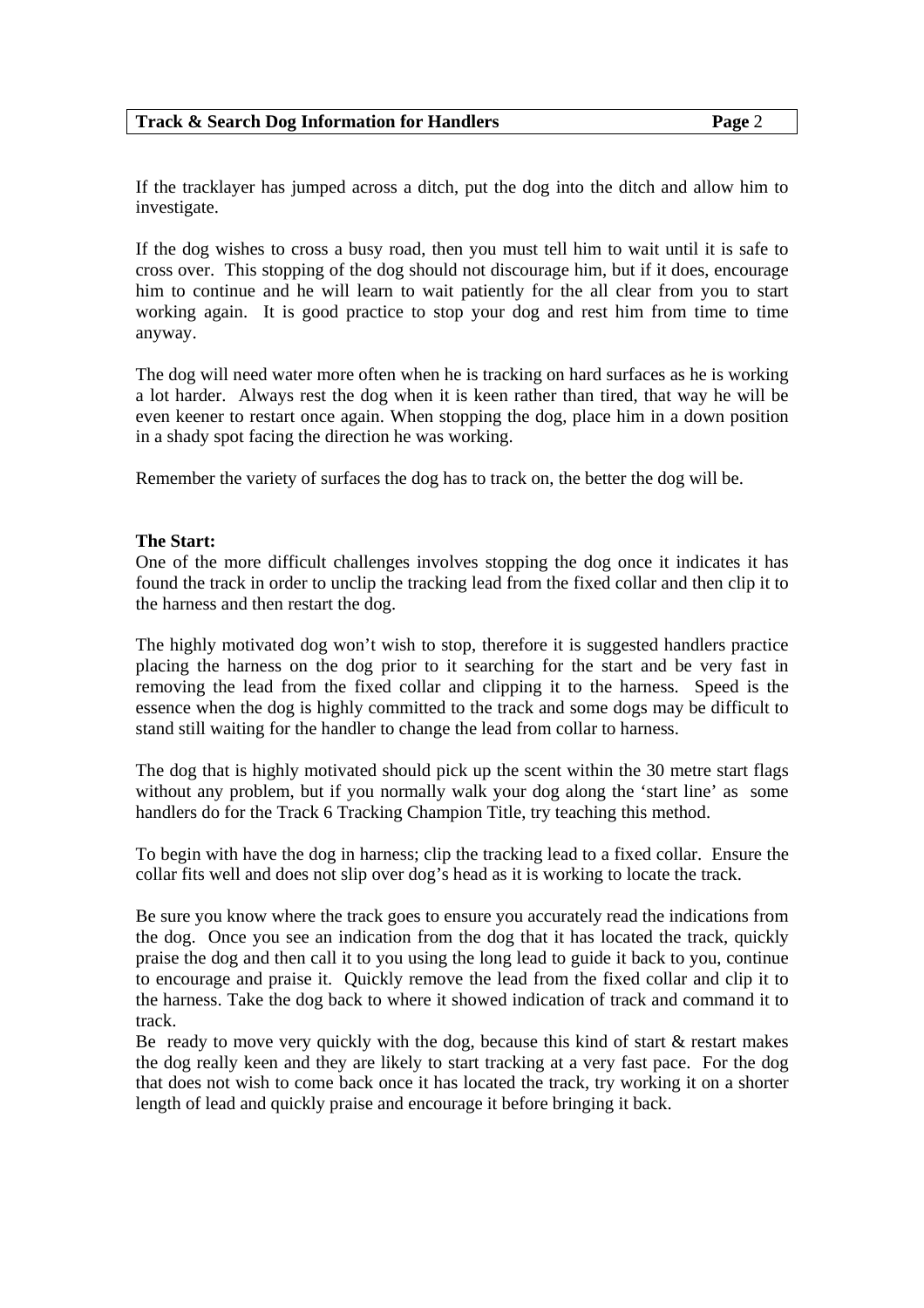#### **Track & Search Dog Information for Handlers Track Assumed Bagger 3**

In Tracks 4 -6 where there is the possibility of people and vehicles around the start area the dog has to do this kind of start, as free quartering is not an option, so the on lead searching for the start will have to be taught regardless, and some handlers may opt for this kind of start for all of their tracks.

Free quartering is actually easier for both dog and handler provided the dog can be stopped without the aid of the tracking lead. To begin with Handlers may wish to start training using the on lead searching method and then graduate to the off lead free quartering method.

The reason we harness the dog before it commences to free quarter, is that the harness being put on tells the free quartering dog it is now working.

For the handlers that choose the search on lead method, they also need to put the harness on the dog in addition to the fixed collar. Because there are various types of harnesses [some of which are more difficult and time consuming to put on the dog, it is easier to simply swap the lead from the fixed collar to the harness without having to go through the process of harnessing the dog that is anxious to commence tracking.

#### **Diversion or Cross Tracks:**

The dog will fail if it continues more than 10 metres down a diversion track, so in training know exactly where the handler can very quickly say **"Leave!"** 

This is where it is invaluable to have someone following up who can observe the dog's reactions to the diversion scent. Sometimes it is a mere glance in the direction, sometimes the dog will pause and take a few steps on the diversion track, whenever it does this, be ready to say "Leave!" or quietly praise the dog if it rejects the other scent.

Consistently working through distractions such as cross tracks makes them less difficult and less important to the dog. Make the end of the track so rewarding and so much fun that such distractions fade into insignificance.

#### **Distraction Training.**

Distractions can come in the form of other dogs or animals or other people, cars, garbage or food scraps. Birds disturb many dogs, especially the Gun Dogs while cats can be a huge problem to others.

When tracking in the streets, one of the biggest problems is the council trees and lamp posts which seem to have an abundance of animal smells left behind by other dogs when having their daily walk. The tracking dog may tend to stay at those places and often need an awful amount of coaxing to ignore the smells and continue working. Their concentration is severely hampered because of this.

#### **Articles:**

The type of articles used should represent the type of items as would be used and or dropped by a missing person. I.e. mobile phone, bunch of keys, wallet, glasses, asthma inhalers and so on. It is recommended marking these items "THIS IS A DOG TRAINING AID. PLEASE LEAVE IN POSITION". Labels could be laminated and attached by means of Tie Wires. You will not fail if your dog doesn't indicate the articles but it is good for the dog to have these rewards along the track and your grading will improve if you have an indication.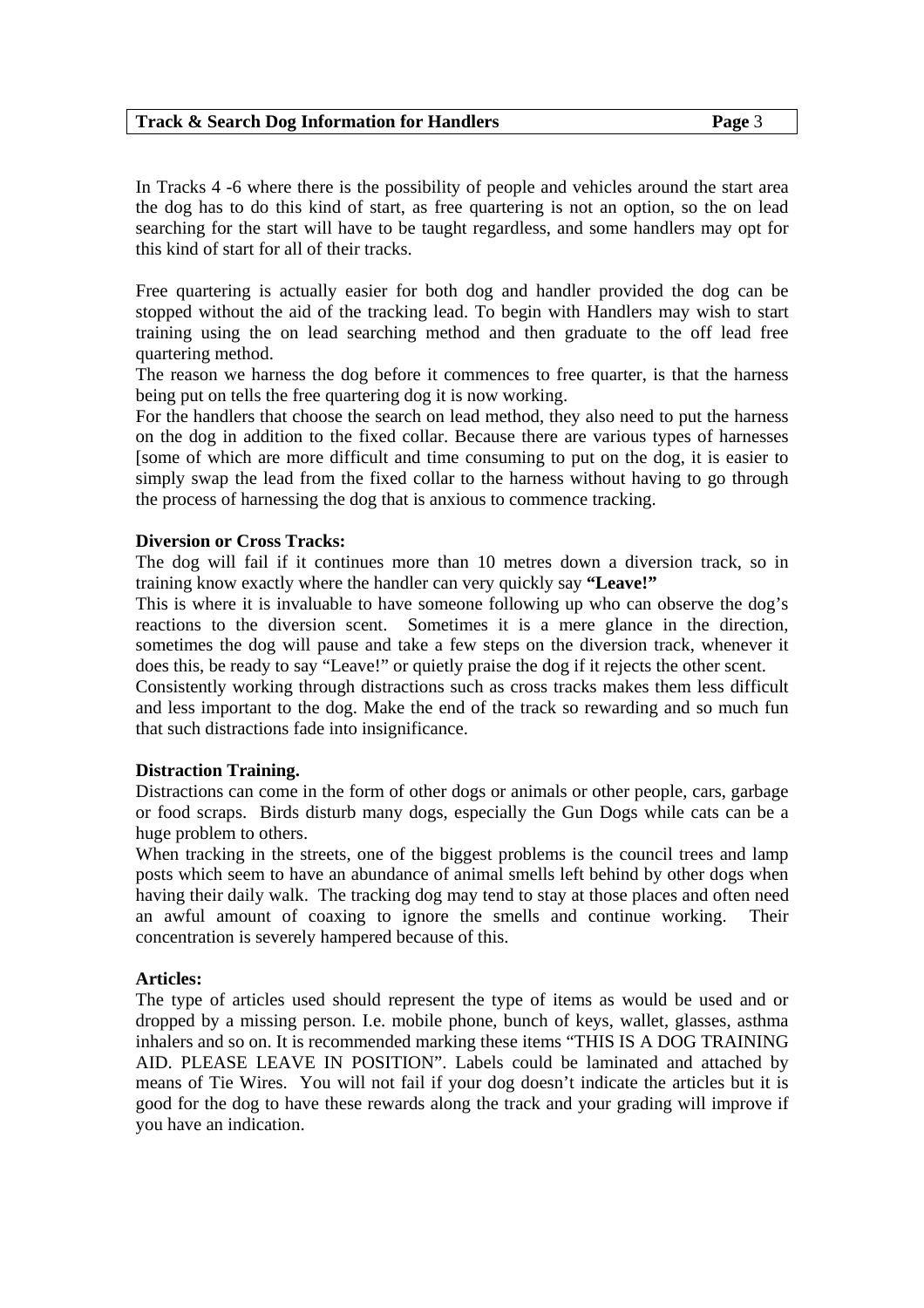## **The Meandering Style of Track:**

Be careful when you lay this type of track to keep the track always moving away from you. The dog will very quickly learn to air scent should you have the track coming back on itself. This is especially true when laying Urban tracks when the scent is blown for considerable distances be cause of vehicular traffic and drifts between houses so that it is probable for a dog to pick up scent from a block away.

In the bush avoid too many little changes of direction as this will make it too hard to map the track. Remember to try to make the tracks as close as possible to that made by a 'lost' person.

For the person following up behind the handler on this type of track, know exactly where the track goes and make allowances for slight deviations from the track.

## **Example 1. A Meandering type of track**



#### **Tracklayers:**

Children are notorious for deliberately trying to confuse the dog for fun; they do not realize the problems they may cause. Be very precise in your instructions on the type of track you require.

Most of the tracks require aging for a period that makes it impractical to leave the track layer waiting at the end of the track, but if they have to return to the track be very careful how they leave and get back in position. This is especially important in Urban tracks. Never drive the tracklayer anywhere nears the track with the windows of the car down. Switch off the air conditioner, and if there is no other way to get back to the end, drive the same way the track goes. A certain amount of body scent will escape from the car even with the windows up.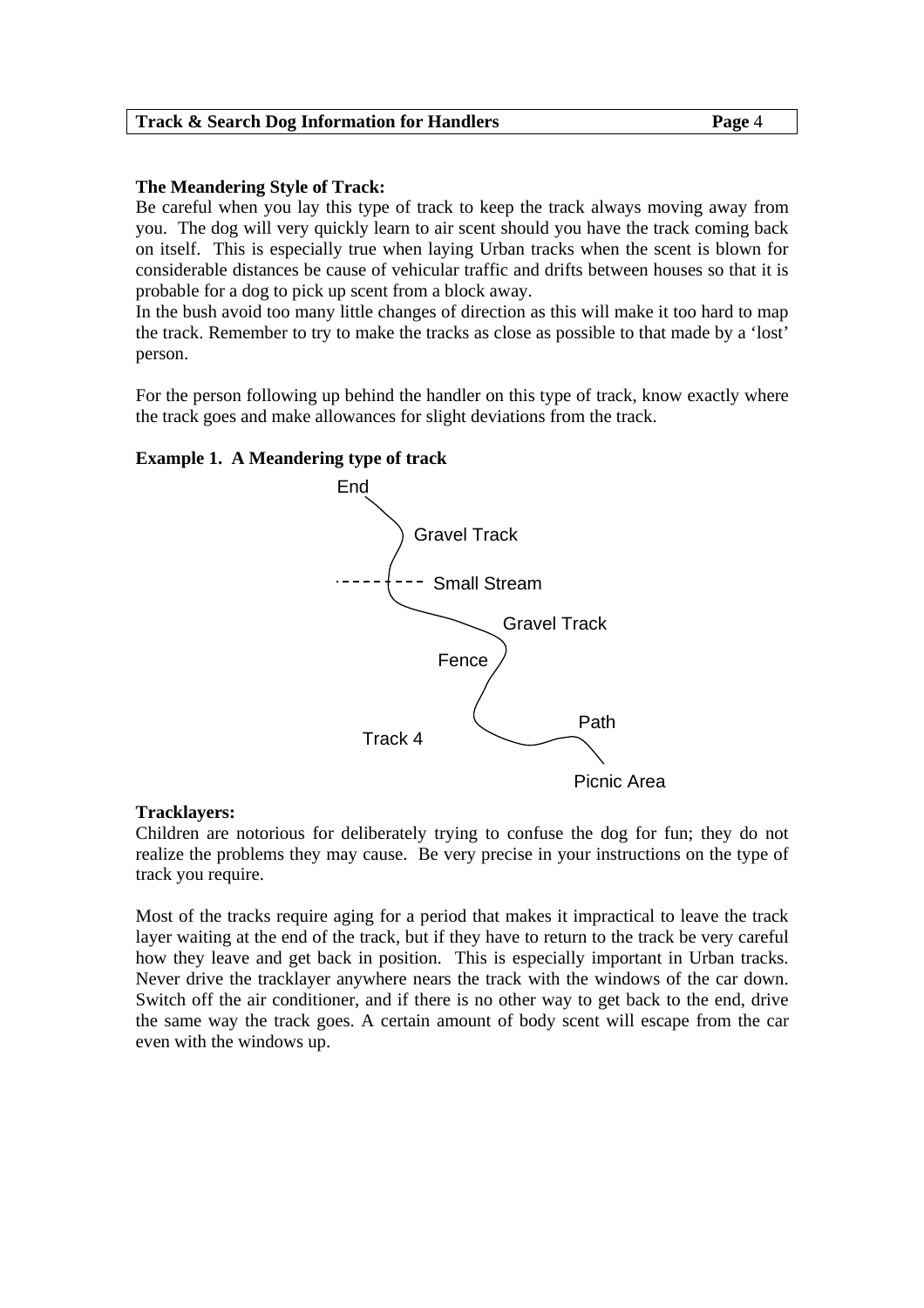#### **Buildings:**

Perhaps one of the hardest challenges facing your dog is working around buildings. Scent can be drawn up and deposited some distance away, especially when air conditioners are in use. Scent bounces away or deposits along buildings depending on many factors and much patience is required to let the dog sort things out. Be careful to shorten your lead around such areas as a dog on a long lead some distance from the handler can cause pedestrians to get a real fright if they come out from behind a building.

## **Busy Roads:**

Obviously have a shortened lead in this situation and be careful when crossing a street to loop up your lead or take up the excess by draping it over your shoulder. Although there may be no traffic as you start to cross the road, a car can come upon you very quickly and the last thing you need is having a car run over your lead.

During the working of your track, your dog may indicate that the track crosses a busy road. Get your dog used to waiting; remember to look for signs from the dog that the track does indeed cross the road.

Stop your dog and wait for a break in traffic before attempting to cross – get across the other side as quickly as possible and then cast your dog on the opposite side of the road.

# **Working the Urban Track:**

Like the Meandering type of Bush Track ensure that when designing the Urban track you try to keep your track consistently moving away from you rather than coming back on yourself [see example 2 of a good design for an Urban track]

Scent may blow a great distance from the track depending on how heavy the traffic is. Often a dog will work on the 'wrong side' of the road, follow a solid fence, or want to walk along the concrete edging on the road. Some dogs want to walk down the middle of the road & follow the white centre paint line, while others will cross from one side of the road to another, making it difficult if there is a turn and the dog is on the opposite side of the street.

Streets, unlike the tracks in the bush & paddocks are however easier for us humans to negotiate. Cast your dog around, covering left & right and straight ahead or going back if there is an indication of loss from the dog. Try casting on both sides of the road as well. Look for walkways, the dog may have missed one. The dog again depending on traffic may overshoot a greater distance than you normally would expect and you may have to go back. This is where streets are easier for us because we have an exact place to go back to.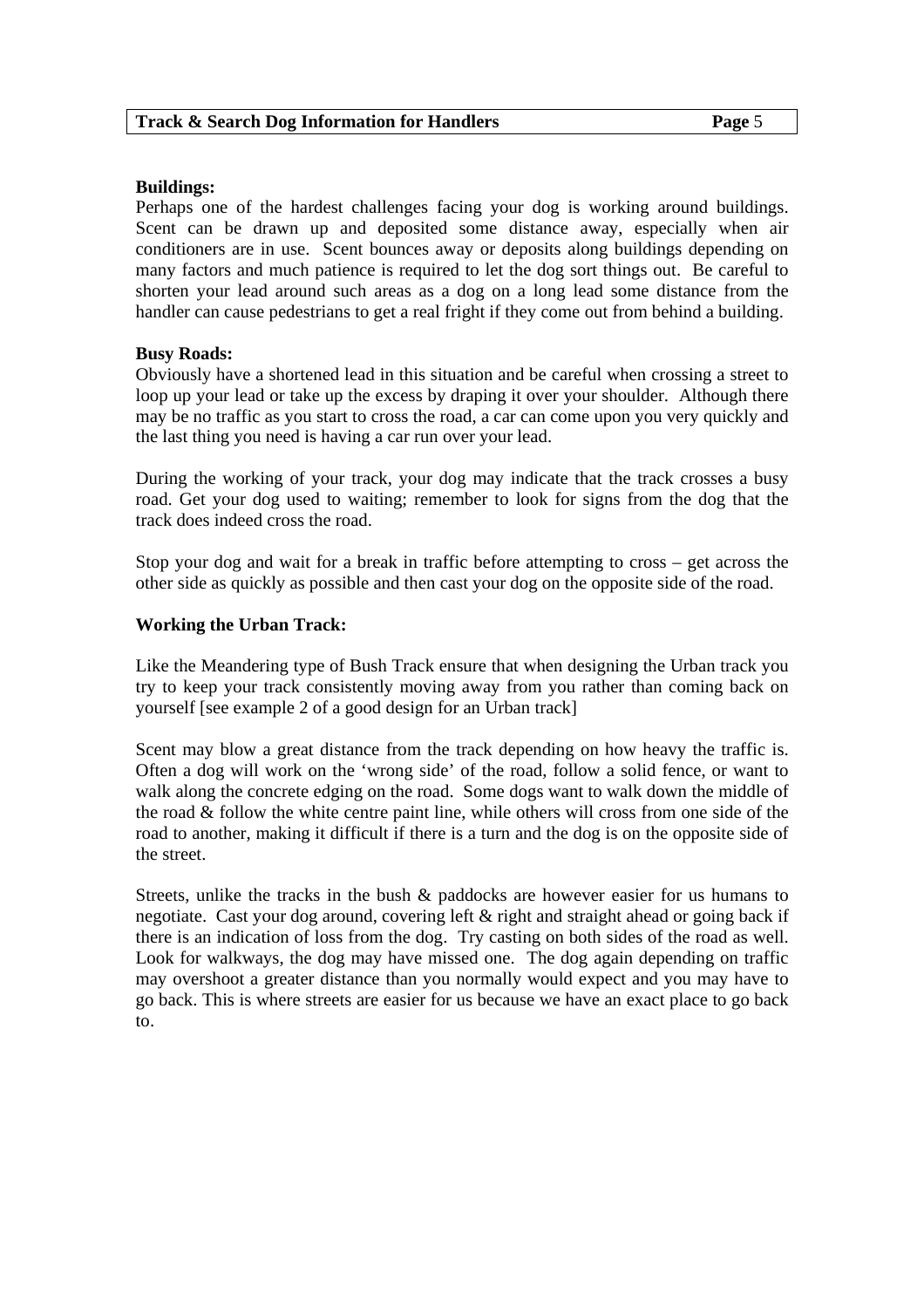A dog may not show loss at all but continue on and then turn a block away and come back onto the track, and this is where the person following up is able to give the dog the opportunity to keep working knowing it can always get back on track if it continues in a certain direction.

In a trial situation remember that it is up to the discretion of the judge depending on the wind conditions at the time of judging to allow the dog to continue working even though it may not necessarily be following the actual route taken by the tracklayer.

It is therefore recommended that in training the dog is kept close to the actual track at all times to avoid the dog learning to air scent.

A mud map showing only the streets the tracklayer has walked in urban tracks is not sufficient as it will not help if the dog becomes lost and the person following up on the track has to find the actual track again.



# **Example 2. An Urban Track [note how the track keeps going away from the start]**

The following Tracking Stages are designed to assist handlers in working towards completion of Track & Search Dog & Track & Search Dog Excellent titles which will commence in January 2009.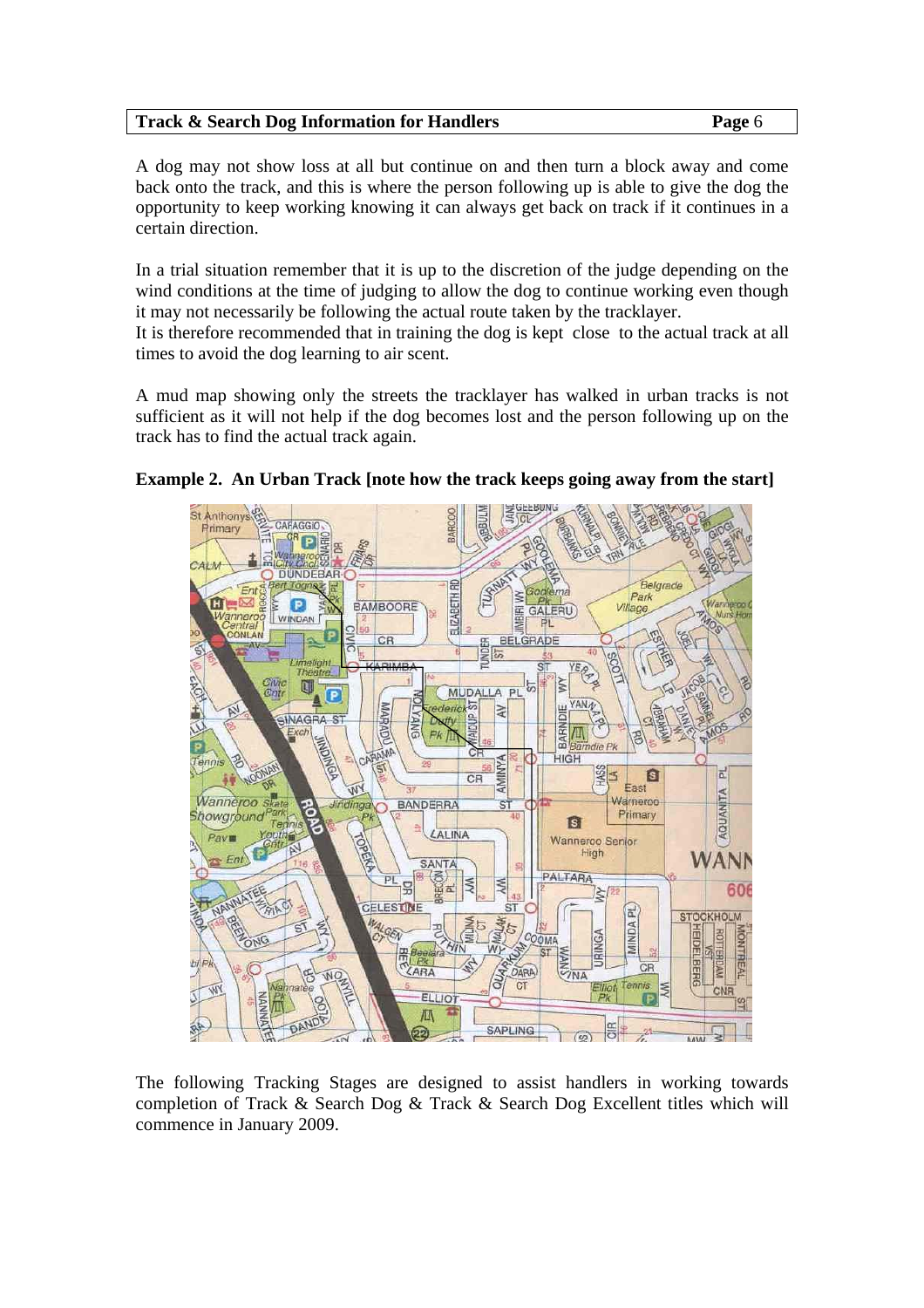Any stage deemed unnecessary during training of the dog may be left out. In training ensure there is a high amount of play/rewards at end of the tracks to ensure the dog remains highly motivated to find the tracklayer and ignore the diversion tracks.

# **Stage 1**

| <b>Test Situation</b>                          | <b>Response</b>                                  |
|------------------------------------------------|--------------------------------------------------|
| Handler sets up exercise.                      | Handler to<br>&<br>secure tracking<br>harness    |
| Dogs to be worked on long lead $&$ tracking    | introduce scent article prior to search.         |
| harness                                        |                                                  |
| Tracklayer & 1 Diversion Tracklayer set 100m   | Handler to know the direction of the track.      |
| straight track with diversion Tracklayer       | Watch for signs of track indication from dog     |
| making a 90' turn 50m from the start $&$ then  | & be ready to praise and recall dog.             |
| leaving the track. Set up start as for present |                                                  |
| Track 6 [30 metres between flags] Leave in     |                                                  |
| start flag.                                    |                                                  |
| Handler introduces Tracklayer's scent article. | Dog must hunt for track on lead $&$ collar or    |
|                                                | by free quartering, $\&$ to indicate to handler  |
|                                                | once track is found.                             |
|                                                | Dog is to be stopped allowing lead to be         |
|                                                | clipped to harness. Handler to follow track to   |
|                                                | its conclusion                                   |
| WIND Conditions $-$ must be light, $\log$      | Dog maintains interest $&$ works directly to the |
| working with the wind behind them.             | find ignoring diversion track.                   |
|                                                |                                                  |
| <b>TRACK SURFACE – vegetated</b>               | Handler to reward dog. Maintain play for         |
|                                                | up to a minute.                                  |
| <b>Fairly Fresh Track</b>                      |                                                  |

# **Stage 2**

| <b>Test Situation</b>                                                                                                                                                                                                                                                      | <b>Response</b>                                                                                                                                                                                                                                                                                                                            |
|----------------------------------------------------------------------------------------------------------------------------------------------------------------------------------------------------------------------------------------------------------------------------|--------------------------------------------------------------------------------------------------------------------------------------------------------------------------------------------------------------------------------------------------------------------------------------------------------------------------------------------|
| Handler is blind to setting up of exercise                                                                                                                                                                                                                                 | Handler able to secure tracking harness $\&$                                                                                                                                                                                                                                                                                               |
| Dog to be worked by handler on a long lead                                                                                                                                                                                                                                 | introduce scent article to the dog.                                                                                                                                                                                                                                                                                                        |
| & tracking harness.                                                                                                                                                                                                                                                        |                                                                                                                                                                                                                                                                                                                                            |
| Tracklayer sets 500m track, with 4 turns, 30<br>minutes later the diversion Tracklayer<br>follows the Track making a 90' turn at<br>approximately 100m from the start of the<br>track & leave the track. Track 6 Start<br>[30 metres between flags] Leave a Start<br>Flag] | Know exactly the direction of the track so<br>handler can watch for signs of indication from<br>$\log \&$ be ready to praise before stopping it to<br>clip lead onto harness.                                                                                                                                                              |
| Handler introduces Tracklayer's scent article.                                                                                                                                                                                                                             | Dog must hunt for track on lead $&$ collar or by<br>free quartering, $\&$ to indicate to handler once<br>track is found.<br>Dog is to be stopped allowing lead to be clipped<br>to harness. Handler to follow track to its<br>conclusion.<br>Dog maintains interest $\&$ works directly to the<br>find ignoring the fresh diversion track. |
| WIND Conditions –must be light with dog                                                                                                                                                                                                                                    | Handler to reward dog. Maintain play for                                                                                                                                                                                                                                                                                                   |
| Working with the wind behind the dog.                                                                                                                                                                                                                                      | up to a minute                                                                                                                                                                                                                                                                                                                             |
| TRACK SURFACE - Varied                                                                                                                                                                                                                                                     |                                                                                                                                                                                                                                                                                                                                            |
| 30 minute old track [or as soon as Cross Tracklayer has finished the diversion track]                                                                                                                                                                                      |                                                                                                                                                                                                                                                                                                                                            |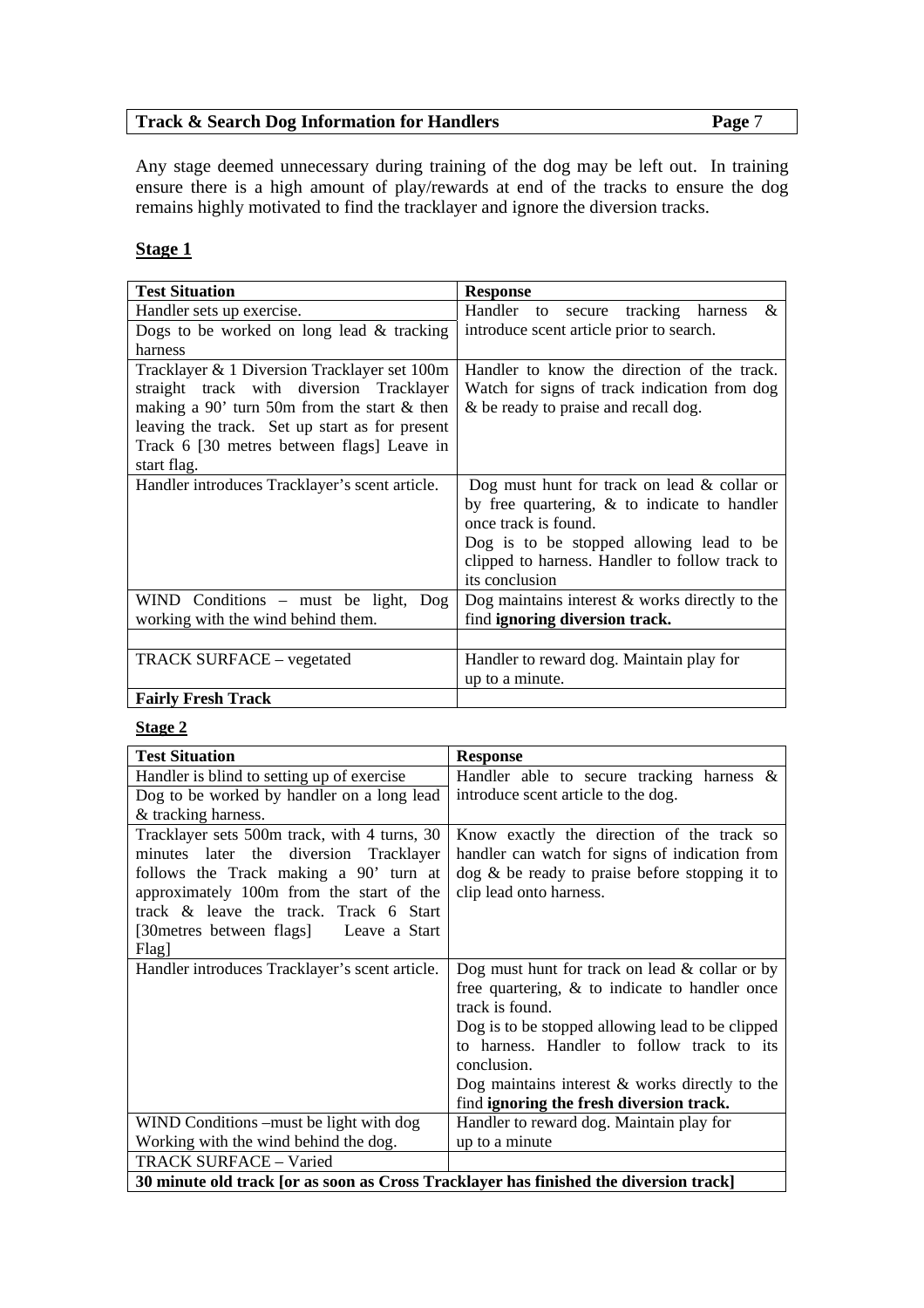# **Stage 3**

| <b>Test Situation</b>                                | <b>Response</b>                                 |
|------------------------------------------------------|-------------------------------------------------|
| Handler to be blind to setting up of the             | Handler able to secure harness & introduce      |
| exercise.                                            | scent article prior to search.                  |
| Dog to be worked by the handler on long lead         |                                                 |
| & Tracking harness.                                  |                                                 |
| Main tracklayer sets 800m track, with 4 turns        | Dog must hunt for track on lead $&$ collar or   |
| One diversion Tracklayer follows track making        | by free quartering, $\&$ to indicate to handler |
| 90 turn at approx. 50m. from the start of the        | once track is found.                            |
| track $\&$ a $2nd$ diversion tracklayer crossing the | Dog is to be stopped allowing lead to be        |
| track at right angles at about 200m after main       | clipped to harness. Handler to follow track to  |
| Tracklayer has passed by.                            | its conclusion.                                 |
|                                                      |                                                 |
| Handler introduces Positive body scent article       | Dog maintains interest $\&$ works directly to   |
| and is shown PLS [place last seen]                   | the find ignoring the diversion tracks.         |
| <b>WIND Conditions - Any</b>                         |                                                 |
| <b>TRACK SURFACE - Varied</b>                        |                                                 |
| 1 Hour delay                                         |                                                 |
| Diversions tracks to be approx. of same age.         | Handler to reward dog. Maintain play for up     |
|                                                      | to a minute.                                    |

# **Stage 4**

| <b>Test Situation</b>                      | <b>Response</b>                                 |
|--------------------------------------------|-------------------------------------------------|
| Handler to be blind to setting up of the   | Handler able to secure tracking harness $\&$    |
| exercise. No Start flag to be left.        | introduce scent article to the dog.             |
|                                            | Handler not to know exact direction of start of |
|                                            | track.                                          |
| Track length 800m -TRACK SURFACE -         |                                                 |
| Varied                                     |                                                 |
| 1 hour delay                               |                                                 |
| Diversion track to be of same age as main  | Handler to reward dog. Maintain play for up to  |
| Tracklayer. Diversion tracklayer to follow | a minute.                                       |
| immediately after the main tracklayer      |                                                 |

# **Stage 5**

| <b>Test Situation</b>                      | <b>Response</b>                                                                       |
|--------------------------------------------|---------------------------------------------------------------------------------------|
|                                            | Handler to be blind to setting up of the Handler able to secure tracking harness $\&$ |
| exercise. No Start flag to be left.        | introduce scent article to the dog.                                                   |
| 90 minute                                  | delay TRACK SURFACE -   Handler not to know exact direction of start of               |
| Varied                                     | track.                                                                                |
| Diversion tracks to be approx. of same age | Handler to reward dog. Maintain play for up to                                        |
|                                            | a minute.                                                                             |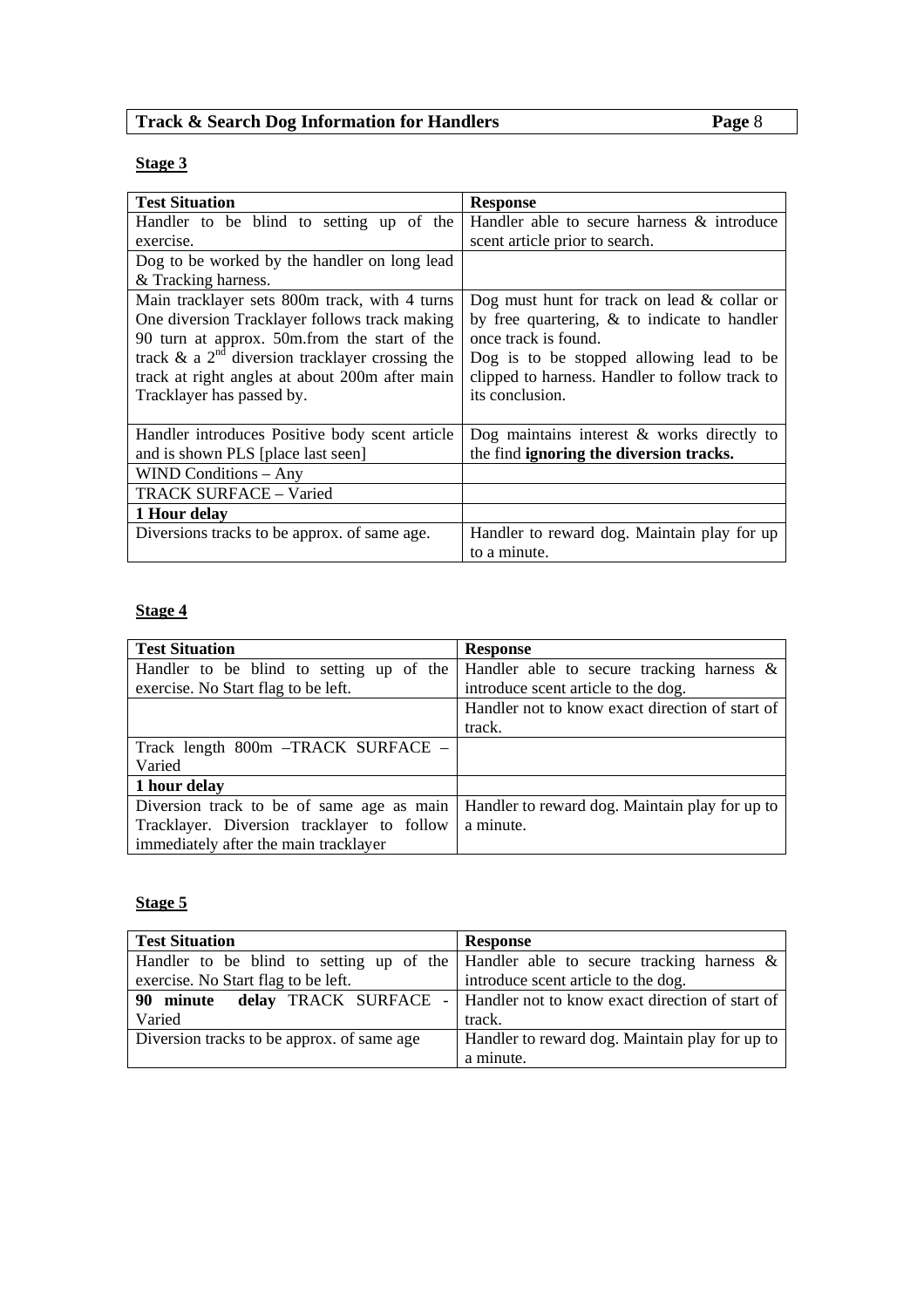# **Stage 6**

| <b>Test Situation</b>                         | <b>Response</b>                                   |
|-----------------------------------------------|---------------------------------------------------|
| Handler to be blind to setting up of track    | Handler able to secure tracking harness $\&$      |
|                                               | introduce scent article to the dog.               |
| Dog to be worked by handler on long lead      | Handler able to secure harness & introduce        |
| & Tracking harness.                           | scent article prior to search.                    |
| Main tracklayer set $1km - 1.5km$ track, with | Handler not to know exact direction of start of   |
| 5-6 turns, Two diversion Tracklayers to make  | track.                                            |
| decoy tracks of the same age, and then both   |                                                   |
| diversion Tracklayers to leave the track.     |                                                   |
| Handler starts dog from unknown start point   | Dog must hunt for track on lead $&$ collar or by  |
| 20 m x 20 m area.                             | free quartering, $\&$ to indicate to handler once |
|                                               | track is found.                                   |
|                                               | Dog is to be stopped allowing lead to be          |
|                                               | clipped to harness. Handler to follow track to    |
|                                               | its conclusion.                                   |
|                                               |                                                   |
| <b>WIND Conditions - Any</b>                  |                                                   |
| TRACK SURFACE - Varied                        |                                                   |
| 2-3 hour delay. Diversion tracks to be of     | Handler to reward dog. Maintain play for          |
| same age                                      | up to a minute.                                   |

# **Stage 7 Bush Night Track**

| Track should be blind to handler over varied      | Dog should search for start of with lead      |
|---------------------------------------------------|-----------------------------------------------|
| terrain, in a rural or semi-rural environment. It | already attached to harness.                  |
| should be approx. 800m. It should cross at        | Handler to wear light attached to cap and the |
| least one paved or gravel road or stream. It      | dog may have on high visibility jacket or LED |
| may or may not follow a formed track, shall       | light attached to harness.                    |
| have at least 2 turns.                            |                                               |
| The dog will be started from a                    |                                               |
| $20 \text{ m} \times 20 \text{ m}$ area.          |                                               |
| WIND DIRECTION - Any                              |                                               |
| 2-3 hours old track                               | Handler to reward dog. Maintain play for      |
|                                                   | up to a minute.                               |

# **<u>Stage 8</u> Bush Track**

| At least 1200m in length through varied<br>terrain & vegetation. It should follow a dirt<br>road or trail for a part of it, have at least 3<br>turns and generally meander as a lost person<br>may do | Dog should search for start of with lead<br>already attached to harness because of<br>possibility of other persons or animals in area. |
|-------------------------------------------------------------------------------------------------------------------------------------------------------------------------------------------------------|----------------------------------------------------------------------------------------------------------------------------------------|
| If the area is not subject to foot traffic, two<br>deliberate fresh cross tracks laid by diversion<br>bodies should be set just prior to handler<br>working.                                          | The dog should ignore the negative tracks and<br>work directly to the end.                                                             |
| This track should start in a likely contaminated<br>point such as a road-end.<br>The exact start should be unknown to both dog<br>& handler.                                                          | The dog should remain motivated throughout<br>the track and be rested as deemed necessary by<br>the handler.                           |
| <b>WIND DIRECTION - Any</b>                                                                                                                                                                           |                                                                                                                                        |
| <b>TRACK SURFACE - Varied</b>                                                                                                                                                                         | Handler to reward dog. Maintain play.                                                                                                  |